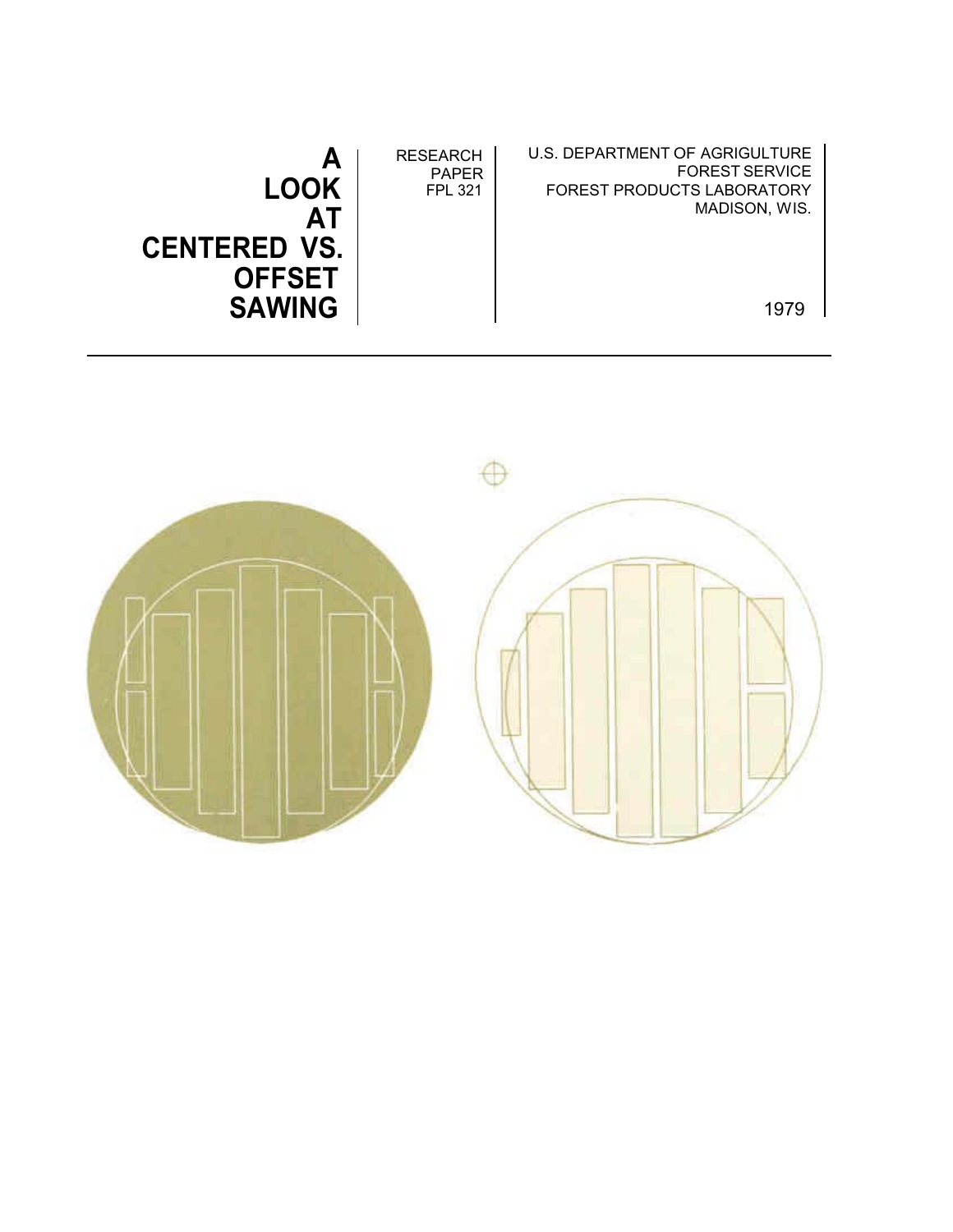### **Abstract**

**The Best Opening Face (BOF) computer sawing program has been used to compare yield differences between four sawing systems with centered patterns and three systems where the pattern can be offset from the log center. The comparisons were made for softwood logs in the size range of 5.2- to 20.6-inch diameter, 8- to 24-foot length, and 1 to 5-inch taper per 16 feet. In ganeral, it was found that offset methods are best; yield differences between offset and centered methods are greater with Iive than with cant sawing. Complex interactions of diameter, length, taper and method which affect yield are reported. Findings show that clear knowledge of the nature of the log supply by management can result in processing decisions for higher yields. The study also shows that, for any given run of logs, the system with the most sawing method and pattern options, utilizing computer derived sawing solutions, will yield more lumbar.**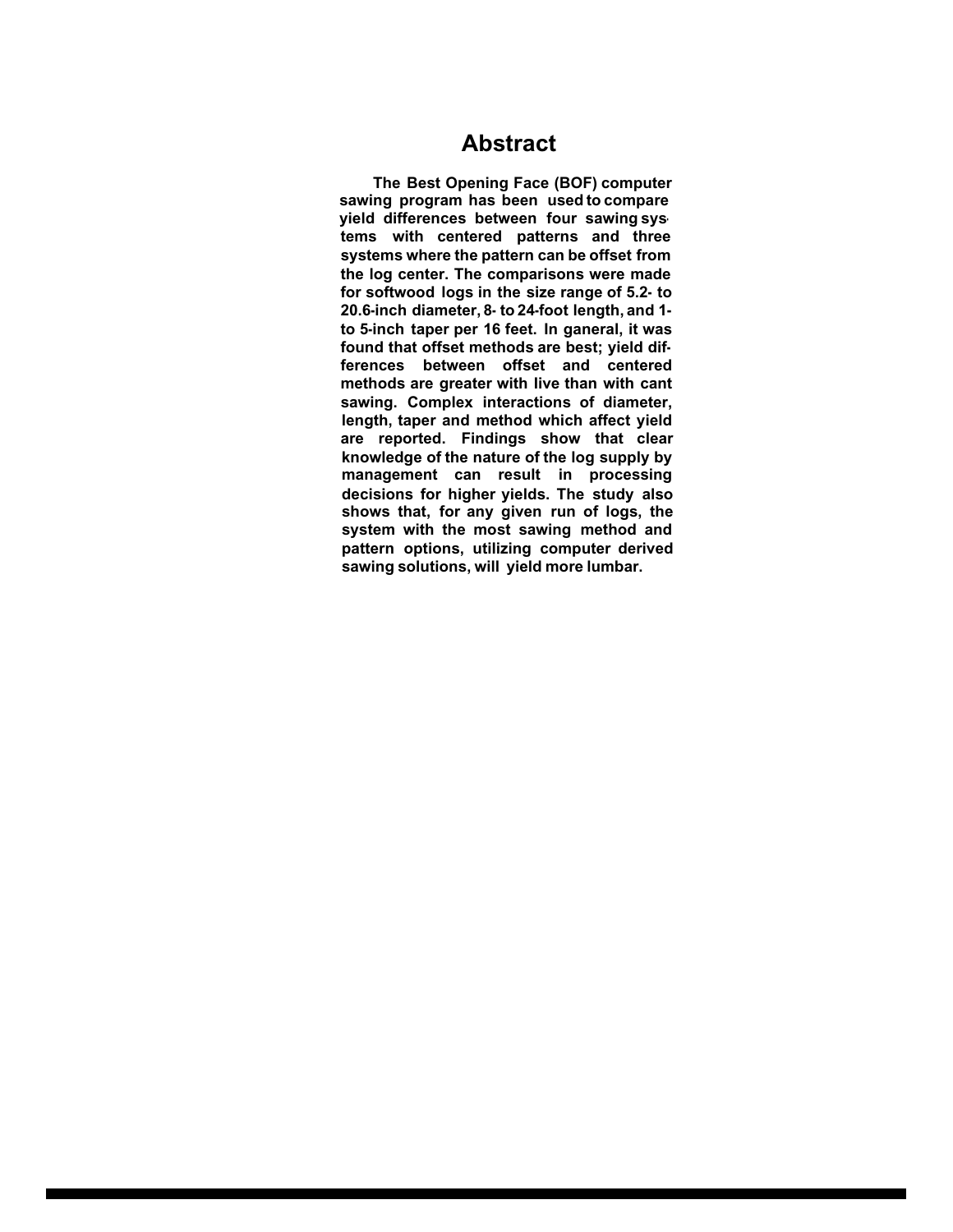# **A LOOK AT CENTERED VS. OFFSET SAWING**

**By**

**Hiram Hallock,** *Research Forest Products Technologist* **Ablgall R. Stem,** *Computer Technician and* **David W. Lewis,** *Research Forest Products Technologist*

*Forest Products Laboratory,* **<sup>1</sup>** *Forest Service*

*U.S. Department of Agriculture*

## **lntroduction**

The yield of lumber obtained when logs were sawn is affected by two general types of factors. The first type includes commonly recognized factors such as kerf width, rough lumber target size, smallest lumber sawn, and the general slabbing and edging practice. The effect of these factors is predictable and logical, and is understood fairly easily. The second type, which includes sewing patterns, results from an interaction with log size and form, and is much less predictable. The effect of factors related to log conformation is not apparent from a casual consideration of the sawing patterns and the individual log factors.

The *B*est *O*pening *F*ace (BOF) computer program--a mathematical sawing model **(1,2,4)** 2-- was used to determine the effect of eight commonly used sawing methods on the volumetric yield of lumber when sawing small softwood logs into construction lumber. Results are reported in FPL 280 **(3).** All the sawing methods examined in that study were of the ''offset" type, in which the sawline positions of the log or cant were not restrictad relative to the geometric centerline. The eight sawing methods examined in FPL 280 were:

- 1, Live, split taper
- 2. Live, full taper
- 3. Cant , split-taper-spilt-taper
- 4. Cant, full-taper-split-taper
- 5. Cant, split-taper-full-tape-fixed fence.
- 6. Cant, fulI-taper-fuII-taper-fixed fence.
- 7. Cant, split-taper-full-taper-variable fence.
- 8. Cant, full-taper-fulI-taper-variable fence.

The logs sawn by BOF ranged in diameter from 5 to 20 inches and in length from 8 to 24 feet, and had tapers of 1 to 5 inches per 16 feet of length.

The results from FPL 280 showed that, in general, logs sawn by any of the cant sawing methods gave higher yields than when live sawn. In addition, when cant sawing, logs 16 feet in length or shorter and with 3 inches or less of taper gave best

<sup>1</sup>Maintained in cooperation with the University of Wisconsin.

<sup>-</sup> 2Numbers in parentheses refer to literature cited at endofthis report.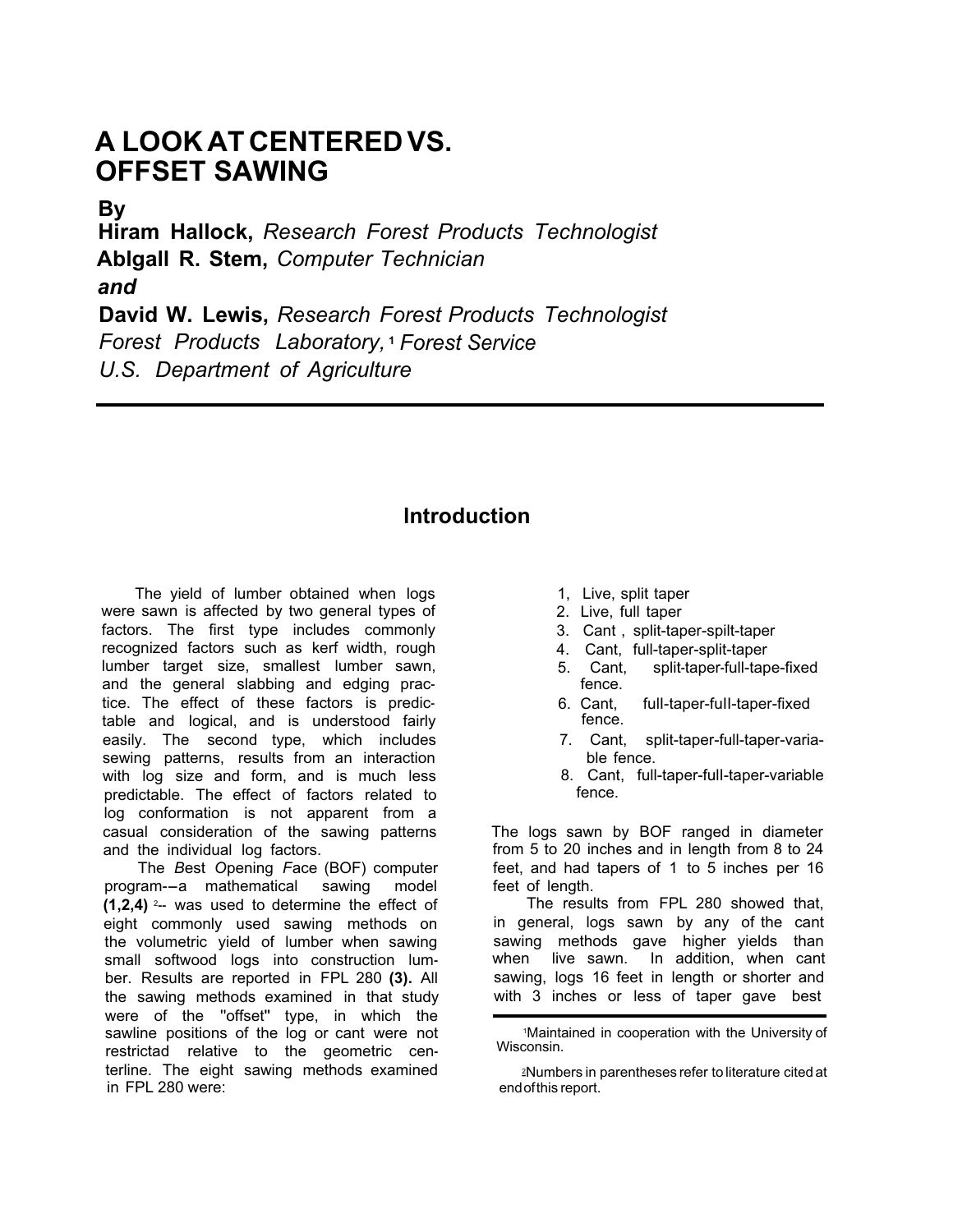yields using one method<sup>3</sup> and the longer, higher taper logs by another.<sup>4</sup> In either case, some additional recovery resulted if a variable fence was used instead of a fixed fence when sawing the cant itself. Selecting sawing methods properly on an individual log basis when sawing a normal distribution of logs was shown to yield up to 6 percent more lumber than if all logs were sawn by the single poorest method.

Within the sawmilling industry are a fairly large number of small log mills that, because of their equipment, cannot offset the sawing pattern in relation to the geometric center of the log. This includes the common Scragg mills and a large proportion of the chipper-canter headrigs. In these mills, the log is more or less centered either in a trough, in the arms of a "Y" lift, or, with many of the chipper canters, in an alligator chain or centering rolls. In most cases, thisresults in applying the sawing pattern at the first breakdown station in such a way that the

respective sawlines we equidistant from the log center.

In these mills, the log is sawn with the taper equally divided on both sides of the sawing plane at the first breakdown station. Sawing methods may be either or cant, with the cant more common. Thus, the centered patterns closely parallel those methods:previousIy studied in which the first breakdown of the log is in the split-taper mode. The Important difference is that the sawing pattern is fixed in relation to the center of the log in one case but is allowed to move to the left or right in the other.

This study reports the affects on lumbar yield when centered sawing patterns are used as compared with offset patterns under otherwise duplicate conditions. Also investigated is the interaction of log diameter, length, and taper with the yield differences. In addition, the centered sawing methods are compared.

### **Procedure**

Of the eight methods previously listed and used in the offset study, only four are possible in the centered mode. Those four in which the initial lop breakdown is full taper

System Studied

- 1. Live, centered flitch (live CF)
- 2. Live, centered flitch or centered<br>sawline (live CFGS)
- 3. Centered cant, full-taper fixed fence (CCFTF)
- 4. Centered Cant, full-taper variable fence (CCFTV)

Pattern 2, live CFCS, differs from the others because one offset position is allowed. Either the centerline of a flitch or the center-line of a saw kerf may be placed at the center of the log end. These two situations do not lend themselves to the centered mode, and, hence, are eliminated. The four centered systems chosen for study follow, along with the comparisons made tc systems in reference **(4)** (see fig. 1):

Compared to--

Live, spllt-taper (live ST)

Cant, split-taper-full-taper fixed fence (STFTF) Cant split-taper-full-taper variable fence (STFTV)

result from offsetting either pattern one-half the combined thickness of a flitch and a kerf. The overall sawing pattern remains "centered" in either case.

<sup>3</sup>Cant, full-taper-full-taper.

<sup>4</sup>Cant, split-taper-full-taper.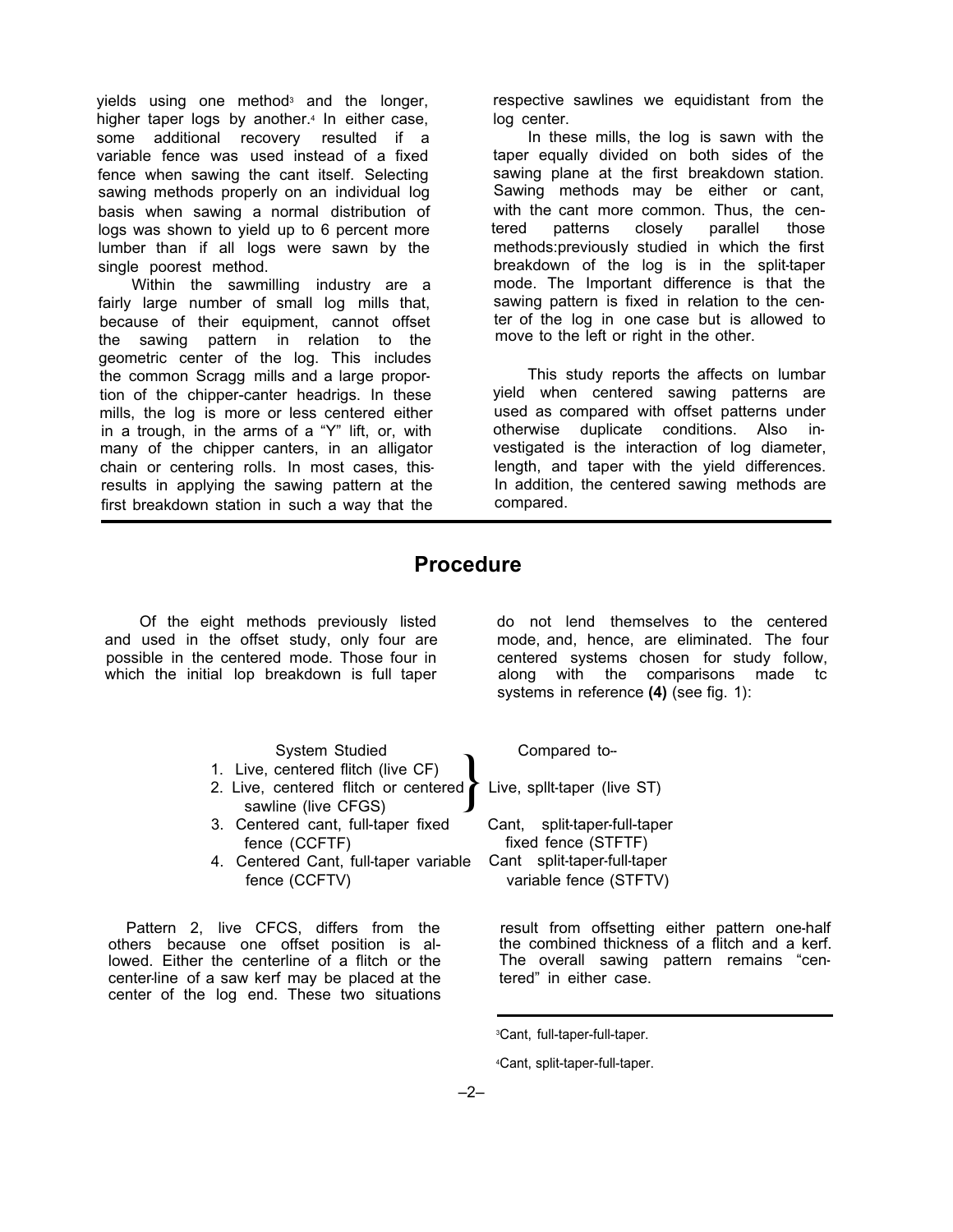

Figure 1.--The four centered sawing methods and the three counterpart offset methods with which they are compared.

 $(M 146 395)$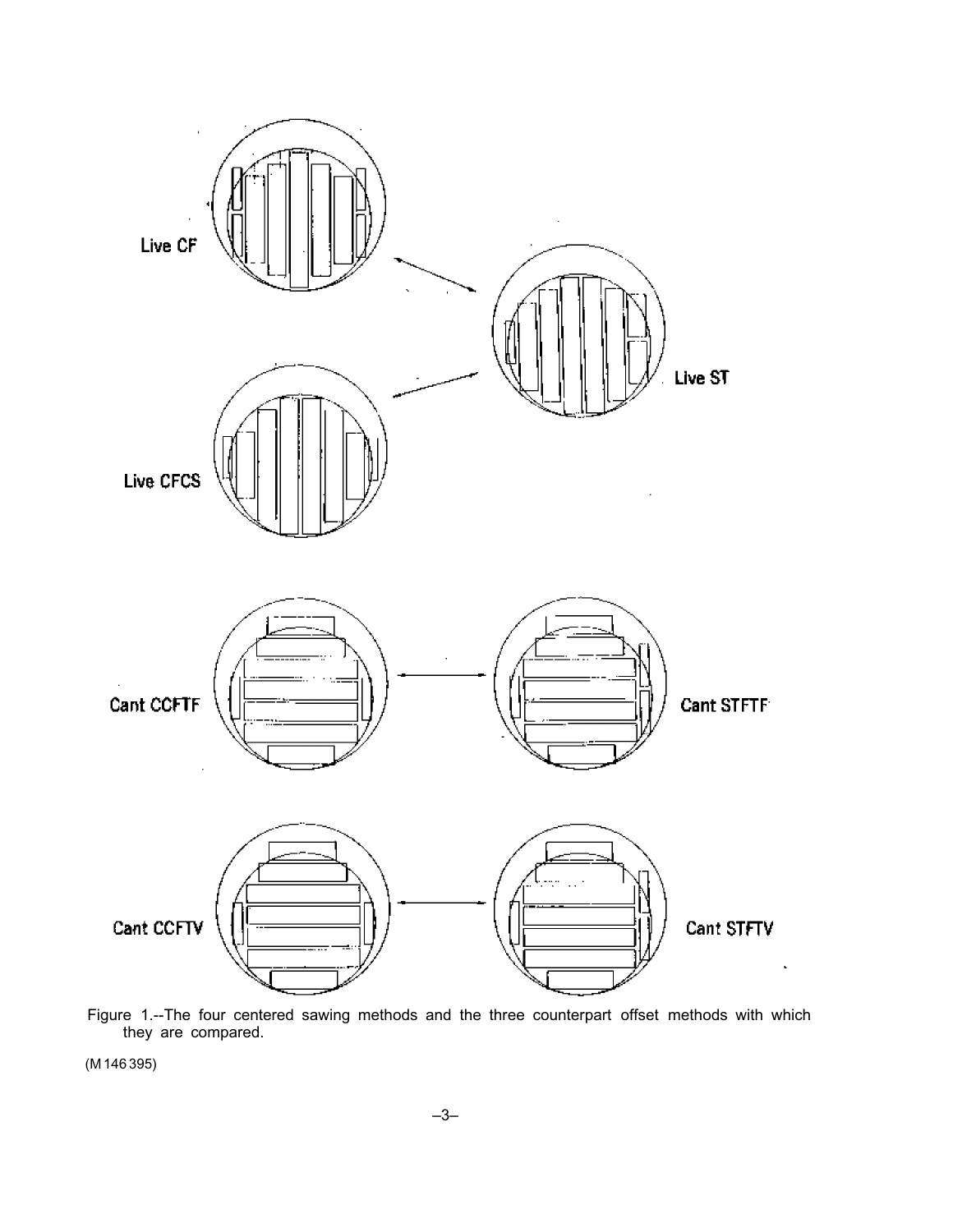The logs studied were of a size commonly converted to softwood dimension lumber in so-called "small log" mills. They ranged in diameter from 5.2 to 20.6 inches by 0.2-inch increments; in length from 8 to 24 feet by 2-foot increments; and in taper from 1 to 5 inches per 16-foot length by 1-inch increments. All of the 3,510 possible log combinations were computer-sawn, using the BOF mathematical model, by each of the four center sawing methods. Yield data for the three offset methods was taken from FPL 280

**(3).**Conditions specified in the BOF simulation were as follows: All lumber was edged full length of the flitch allowing a maximum of 25 percent wane according to the National Grading Rule5. The smallest piece of lumber sawn was 4 inches wide and 8 feet long.

The setting increments were 1/16 inch. Headsaw kerf (vertical) was 0.165 inch. Cant breakdown Kerf (horizontal) was 0.134 inch. Sawing variation ranged from 0.063 to 0.125 inch (table 1). When sawing with a fixed fence on full-taper sawn cants, the BOF program positioned the fence for 4-inch and 6-inch cants such that a nominal 4-inch by 8-foot face with maximum allowable wane would be produced if the cant had come from a log of 4.6 inches in diameter. On cants 8 inches and larger, the fence position was such that the 4-inch by 8-foot face would be produced if the cant had come from a log of 8.8 inches in

5The National Grading Rule for Dimension Lumber is an industry standard and is published in all Softwood Grading Association rule books. An example is: Grading Rules for Western Lumber, 2nd Edition, pages 67 to 102 (published by the Western Wood Products Association).

| Dimension        | Nominal | Dry<br>dressed          | Dressing<br>allowance <sup>1</sup> | Shrinkage <sup>2</sup> | Sawing<br>variation <sup>3</sup> | Rough<br>green |
|------------------|---------|-------------------------|------------------------------------|------------------------|----------------------------------|----------------|
|                  |         |                         | In.                                |                        |                                  |                |
| <b>Thickness</b> |         | 0.750<br>1              | 0.121                              | 0.027                  | 0.063                            | 0.960          |
|                  |         | $\overline{2}$<br>1.500 | .098                               | .049                   | .063                             | 1.710          |
| Width            |         | 3.500<br>$\overline{4}$ | .153                               | .113                   | .109                             | 3.875          |
|                  |         | $\,6\,$<br>5.500        | .153                               | .175                   | .109                             | 5.938          |
|                  |         | 8<br>7.250              | .146                               | .229                   | .125                             | 7.750          |
|                  | 10      | 9.250                   | .147                               | .291                   | .125                             | 9.813          |
|                  | 12      | 11.250                  | .148                               | .352                   | .125                             | 11.875         |

Table 1.--Lumber sizes and sizing factor values

<sup>1</sup> Dressing allowances vary because of the necessity of having rough green thickness plus one kerf be a multiple of the 1/16-in. setting increments. In the case of widths, the width (without kerf) must be a 1/16-in. multiple. Wood added to obtain the 1/16-in. multiple is removed in the dressing operation.

<sup>2</sup> Shrinkage of 3 percent was allowed from rough green size after subtracting the sawing variation.

<sup>3</sup> Arbitrarily chosen to represent a good milling operation.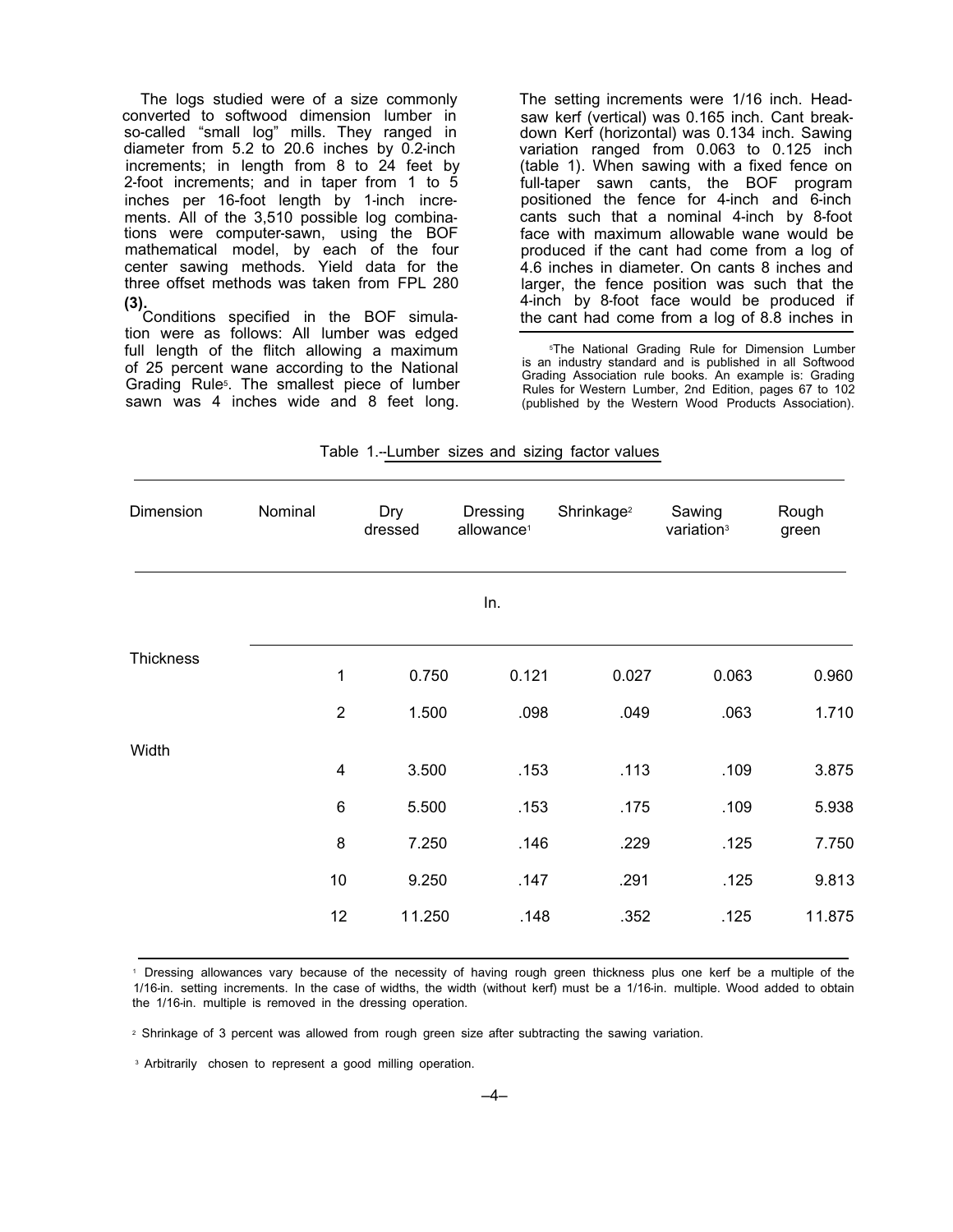diameter. These two log diameters are the smallest that will produce an acceptable 4-inch and 8-inch cant with the sawing conditions used.

Both 4/4-inch and 8/4-inch lumber were cut in the vertical plane. However, for splittaper, the 4/4 was limited to the first cut on the log and possibly the last cut, if in so doing the recovery was higher than would result from 8/4. All other lumber was 8/4. 6,8,10, and 12 inches. The actual widths and thicknesses cut, together with dressing allowances, shrinkage, and sawing variation, are shown in table 1.

Widths cut were nominally 4,6,8,10, and 12 inches. The actual widths and thicknesses cut, together with dressing allowances,

shrinkage, and sawing variation, are shown in table 1.

When cant sawing the centered methods, the BOF program was limited in the cant size it selected. This differed from the previous offset study in which the BOF program selected the best cant size after trying all possible sizes in relation to the log diameter. Limiting the cant size was judged to more nearly duplicate mill conditions in centeronly sawing systems cutting small logs where the largest cant possible from the log is usually made. Cant site was specified in relation to the log size so that 4- and 6-inch cants had to yield at least two pieces of 814, while 8-, 10-, and 12-inch cants had to yield at least 3 pieces of 814.

## **Results**

#### *General*

The total board feet of lumber that would result for each method from sawing one log each of all study combinations is shown in table 2. Also shown is the percentage difference between the centered methods and their comparable offset methods. In all cases the offset methods recover more lumber. The difference is least (1.20 pct) between live CFCS and live ST and greatest (3.75 pct) between CCFTF and STF-TF. Note that these differences are the average for a flat distribution of all logs sawn and tend to screen substantially greater differences that exist within the diameter, length, and taper ranges to be discussed later.

The "best" values shown in table 2 for centered and offset patterns indicate the total board feet that would result if each log were sawn by whichever sawing pattern in each category gives the highest yield. The difference between "best" for offset and "best" for centered patterns is 3.59 percent in favor of offset patterns.

Specific results which follow are subdivided into three sections. The first compares the centered systems in relation to diameter and to length separately at each level of taper. The second compares related centered and offset systems in relation to

diameter and to length by taper classes. The third looks at the effect of the interaction of diameter and length by taper classes on yields when using related centered and offset patterns.

### *CenteredSystems*

#### Diameter

Figure 2 compares expected yields with respect to diameter and taper (length pooled) for two situations: (1) each of the centered patterns is used alone; (2) the mill is mechanically restricted to centered patterns but can select the best centered pattern for each log on an individual log basis. The data have been combined into 2-inch diameter classes and only the data that fails within these classes--6 through 19.0 inches- is shown.

Generally, the cant sawing methods are substantially better at the lower diameters, with their margin of superiority lessening as taper increases. At the highest tapers of, 4 and 5 inches, live sawing methods tend to be better for diameters in the 12- to 16-inch range. However, above this diameter range the cant sawing method again -attains superiority, although by a much narrower margin. The general decline of cant sawing superiority in relation to "best" with increase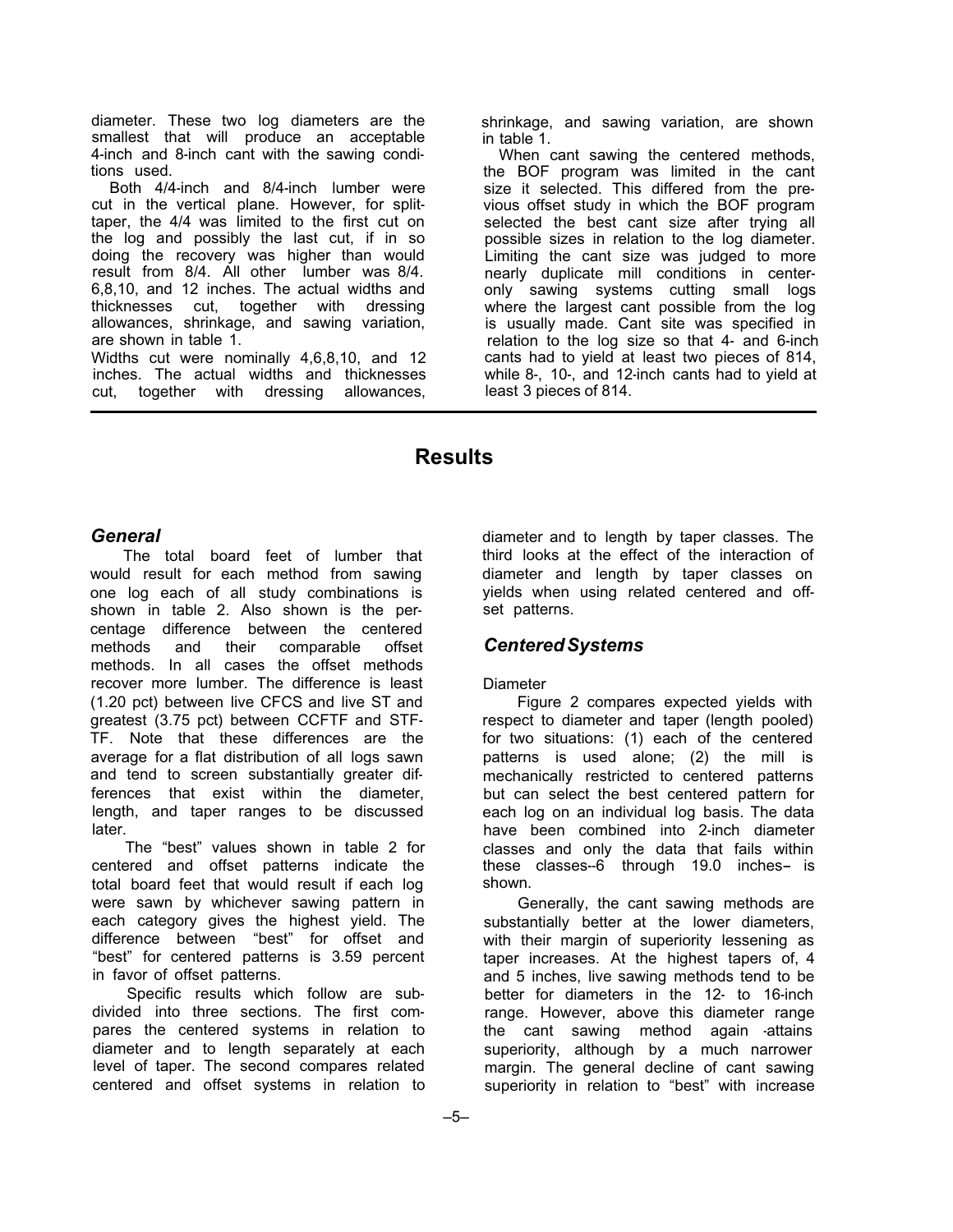| Centered          |        | Offset       | Increase with<br>offset method |      |
|-------------------|--------|--------------|--------------------------------|------|
| Method            | Yield  | Method       | Yield                          |      |
|                   | Fbm    |              | Fbm                            | Pct  |
| Live CF           | 714824 | Live ST      | 734592                         | 2.77 |
| Live CFCS         | 725901 | Live ST      | 734592                         | 1.20 |
| <b>CCFTF</b>      | 730772 | <b>STFTF</b> | 758193                         | 3.75 |
| <b>CCFTV</b>      | 736744 | <b>STFTV</b> | 762093                         | 3.44 |
| Best <sup>2</sup> | 742351 | <b>Best</b>  | 769013                         | 3.59 |

### Table 2.--Yield in board feet of all logs when swn by four centered and three offset sawing methods<sup>1</sup>

Sawing method

<sup>1</sup> Yield totals are based on assuming a flat distribution of one each of all combinations of diameters and lengths.

<sup>2</sup> "Best" is the sum of all logs when the highest yield for each log attained by any method is used.

in taper really indicates the increased performance of live sawing with higher taper. This, in turn, is due to the recovery of additional short narrow lumber from the tapered edging when highly tapered live sawn boards are edged.

Being able to select the best sawing method on an individual log basis is particularly important for small logs. In the 6- to 10-inch diameter and lower taper (1-3 in.) range of logs, using only live sawing methods results in a 5 to 15 percent reduction and using only cant sawing methods lowers possible yield by 1 to 4 percent.

#### Length

The effect of length and taper (diameter pooled) on each of the centered patterns is compared in figure 3 to the milling situation where each individual log could be sawn by its "best" method.

At tapers of 1 and 2 inches, cant sawn logs consistently yield more total lumber than if live sawn. However, as taper increases the interaction of length, taper, and the live sawing system alter this trend. This again is a result of the extra piece of small lumber recovered from the edging containing the flitch taper, a situation resulting especially when live sawn lumber is edged. Thus, yields decline with live versus cant sawing as length increases until the combination of length and taper produces a sufficient edging. This point is at the shortest length in logs with the highest taper (12 feet at 5 in. taper) and at the longest length at low taper (20-22 feet at 2 in. taper). The effect of the decline in the geometric fitting problem is evident at the longest length with the high tapers. The decline occurs because length combined with taper makes a substantial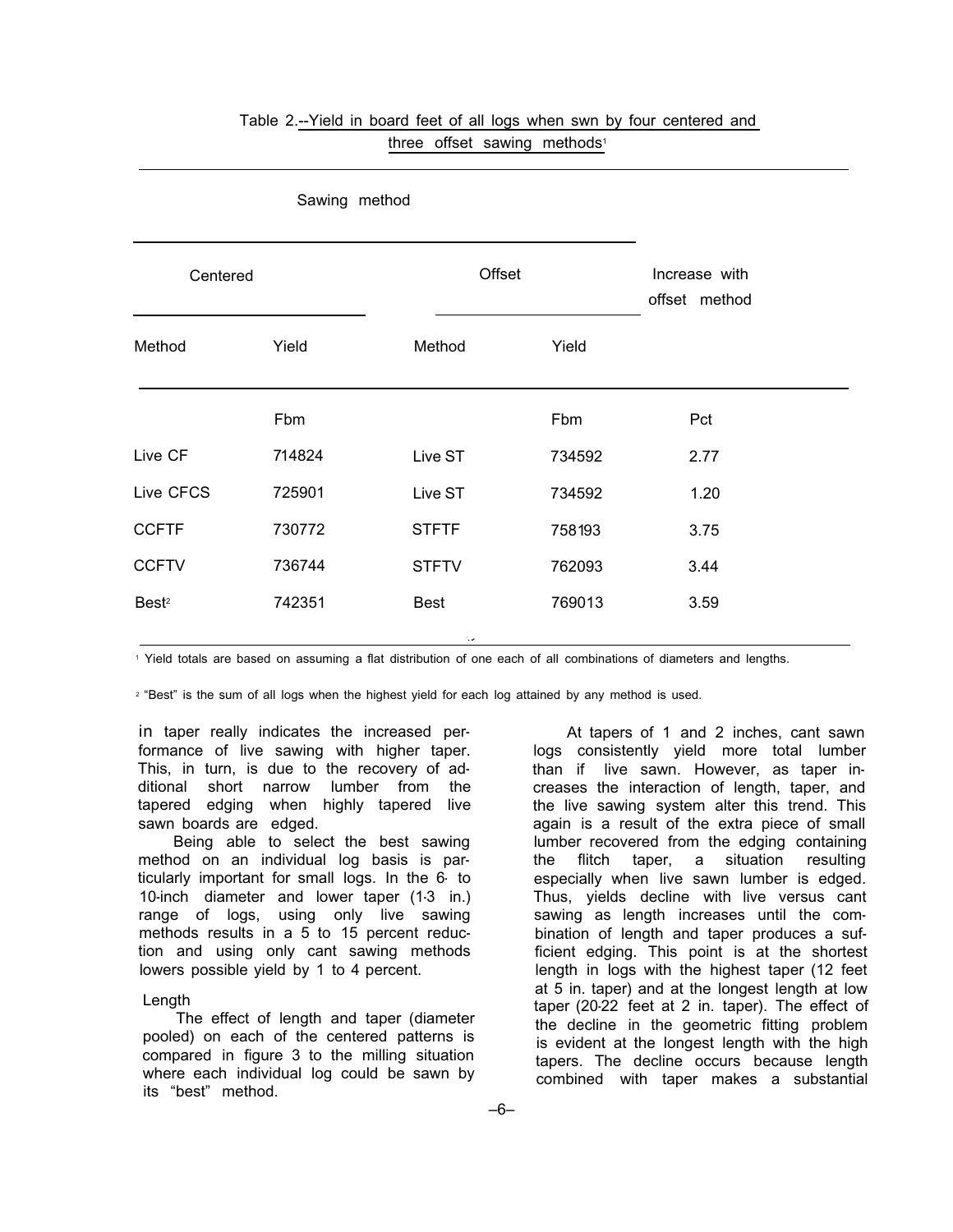

Figure 2.--The effect of diameter on yield by taper classes for the centered methods when all lengths are pooled. "Best" is the yield resulting from using the best mix of all four methods. (M146 510)

- a trend for all methods to converge: for exam- 3.4 percent at 20 feet to 1.8 percent at 24 feet. segment of the log appreciably larger in diameter than its small end. This shows up in

ple, with 5 inches taper the difference be-<br>tween live CFCS and CCFTF declines from<br>3.4 percent at 20 feet to 1.8 percent at 24 feet.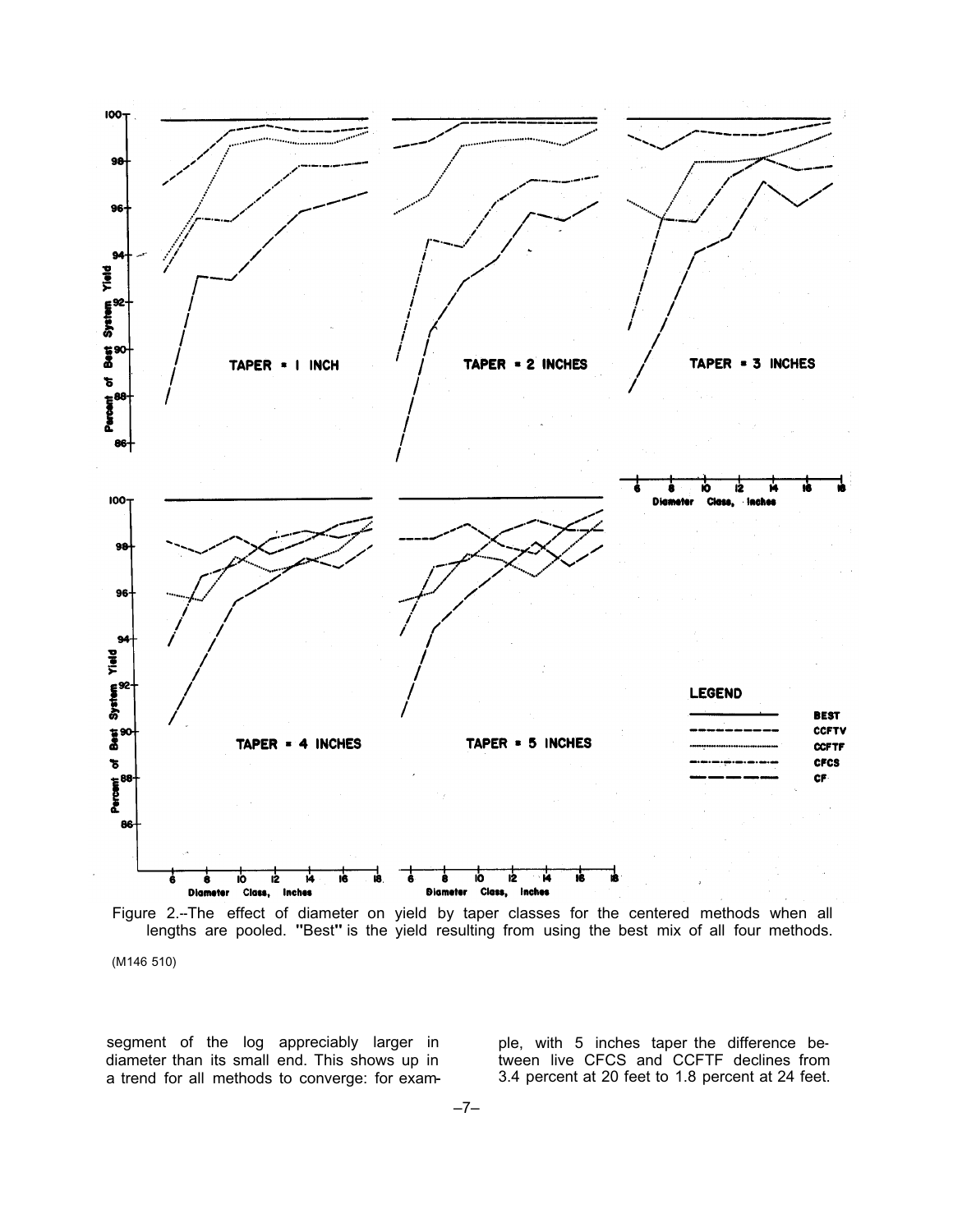

Figure 3.--The effect of length on yield by taper classes for the centered methods when all dia-meters are pooled. "Best" is the yield resulting from using the best mix of all four methods.

(M 146 509)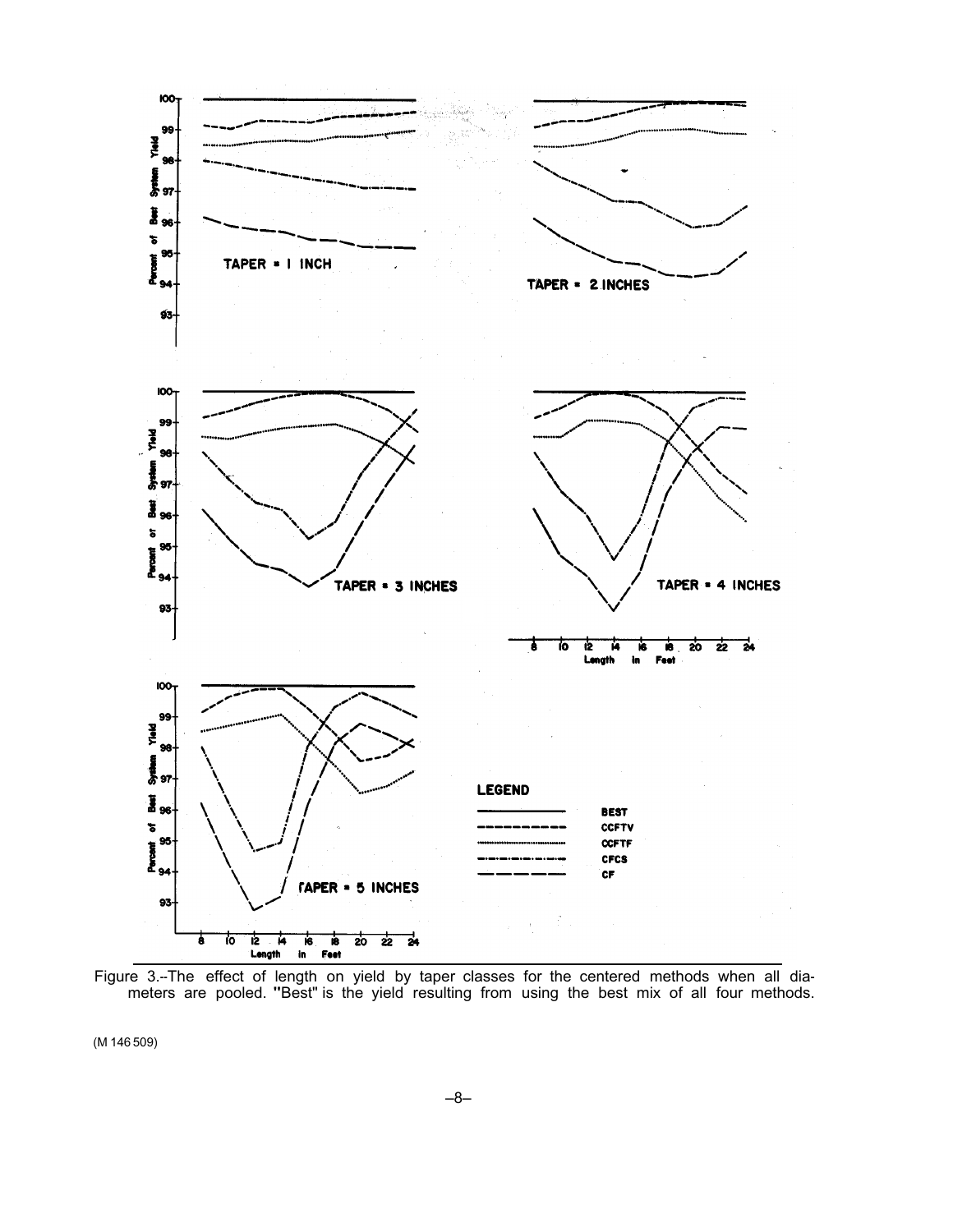### *Offset Vs. Centered Systems*

#### Diameter

The yield difference between the offset and center sawing patterns as related to log diameter and taper (all lengths pooled) is shown in figure 4.

The margin of superiority of the offset vs. centered patterns tends to decline rather sharply as log diameter increases. The rate of this decline is highest in low taper logs in the live ST vs. live CF comparison and lowest in low taper cant STFTV vs. cant CCFTV. The increasing problem of geometrical fit of the lumber in the log as diameter decreases is clearly emphasized by the increasing superiority of the offset patterns. These patterns have the latitude to adjust themselves to optimum fit while the centered patterns do not.

Taper appears to affect the difference between centered and offset patterns oppositely in cant and live sawing. In live sawing, differences tend to decline with increase in taper, whereas for cant sawing they increase. The explanation for this is not immediately obvious and would require detailed geometrical plotting which was not within the scope of this study. The effect of taper is no doubt related to recovery of lumber in two planes with cant sawing and only one in live sawing. It is also related to the relative curvature of the large end of the log and the fact that cant sawing is better able to take advantage of the decreased curvature on the large end of high taper logs. Additional complications relate to specified cant sizes in centered patterns and best cant sizes in offset patterns.

#### Length

Differences in yield between offset and centered sawing patterns are shown in figure 5 as related to length and taper (all diameters pooled). The margin of superiority of offset over centered patterns tends to increase with length for cant sawing but to decrease for live sawing. This superiority is substantially greater for cant than live sawing.

For both cant and live sawing, taper has almost no effect in logs shorter than 12 feet for high tapers and 14 or 16 feet for the lower tapers. This results from an 8-foot minimum

length limit interacting with the degree of taper. As taper increases, the potential of getting at least an 8-foot piece from flitches developed outside the small end diameter increases. For the tapers studied, this piece outside the small end diameter is seldom recovered from logs less than 12 feet in length. A close look at the curves for cant sawing shows this critical length to be 12 feet for 5-inch taper, 14 feet for 4-inch taper, 16 feet for 3-inch taper, 20-22 feet for 2-inch taper and more than 24 feet for 1-inch taper. The same general response, but in the other direction, is evident for live sawing, but the breaks in the curves are not as well defined.

As in the diameter analysis, the difference between yields from offset sawing and centered sawing is greater with decreases in taper for live sawing and with increases in taper for cant sawing. Reasons for this are believed to be the same as given for similar trends in the diameter analysis.

Suppose that the interacting effects of different cants--specified cant sizes in centered patterns and best cant sizes in offset patterns--were removed. If so, the general response' of yield to length and taper probably would approach the response for live sawing because live sawing does not include these effects.

Note also the apparent tendency of the yield differences between offset Sawing and centered sawing to reach a maximum and then decline. The maximum yield difference occurs at shorter lengths for the higher taper. This phenomenon is no doubt related to the decreasing problems of fit as diameters increase. Finally, a point is reached where the differences due to offset vs. centered patterns are overshadowed by the increased diameter of the log at its larger diameter section.

#### *Diameter, Length, Taper-Centered vs. Offset Interaction*

The interaction between the various factors illustrated in figures 2 through. 5 is clearly complex. These figures have shown the effects of diameter, length, taper, and sawing method and patterns on yield. Although the trends are usually explainable, they are not easily predicted beforehand.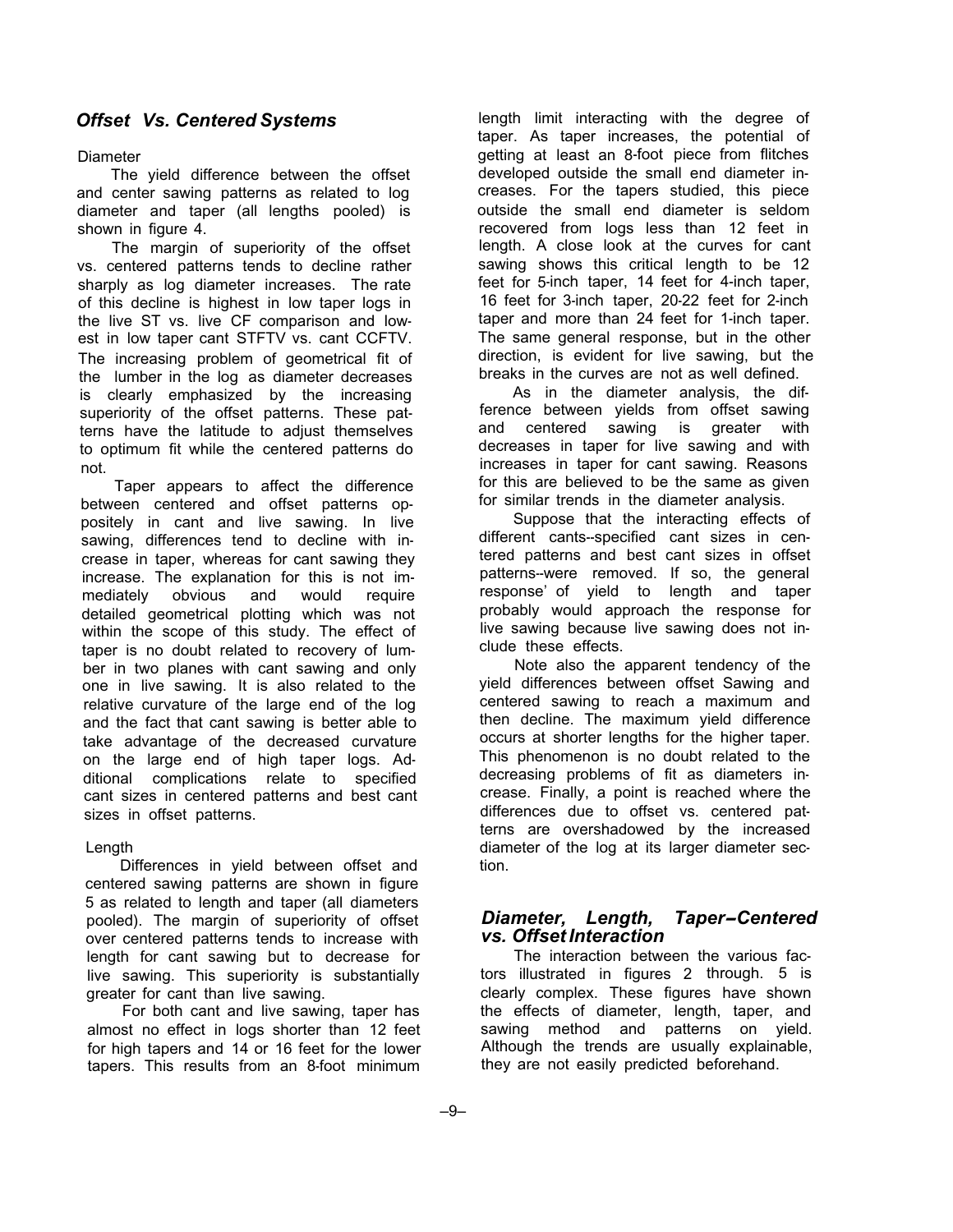

Figure 4.--The effect of diameter and taper on the difference in yield between four centered sawing methods and their comparable offset methods.

(M 146 511)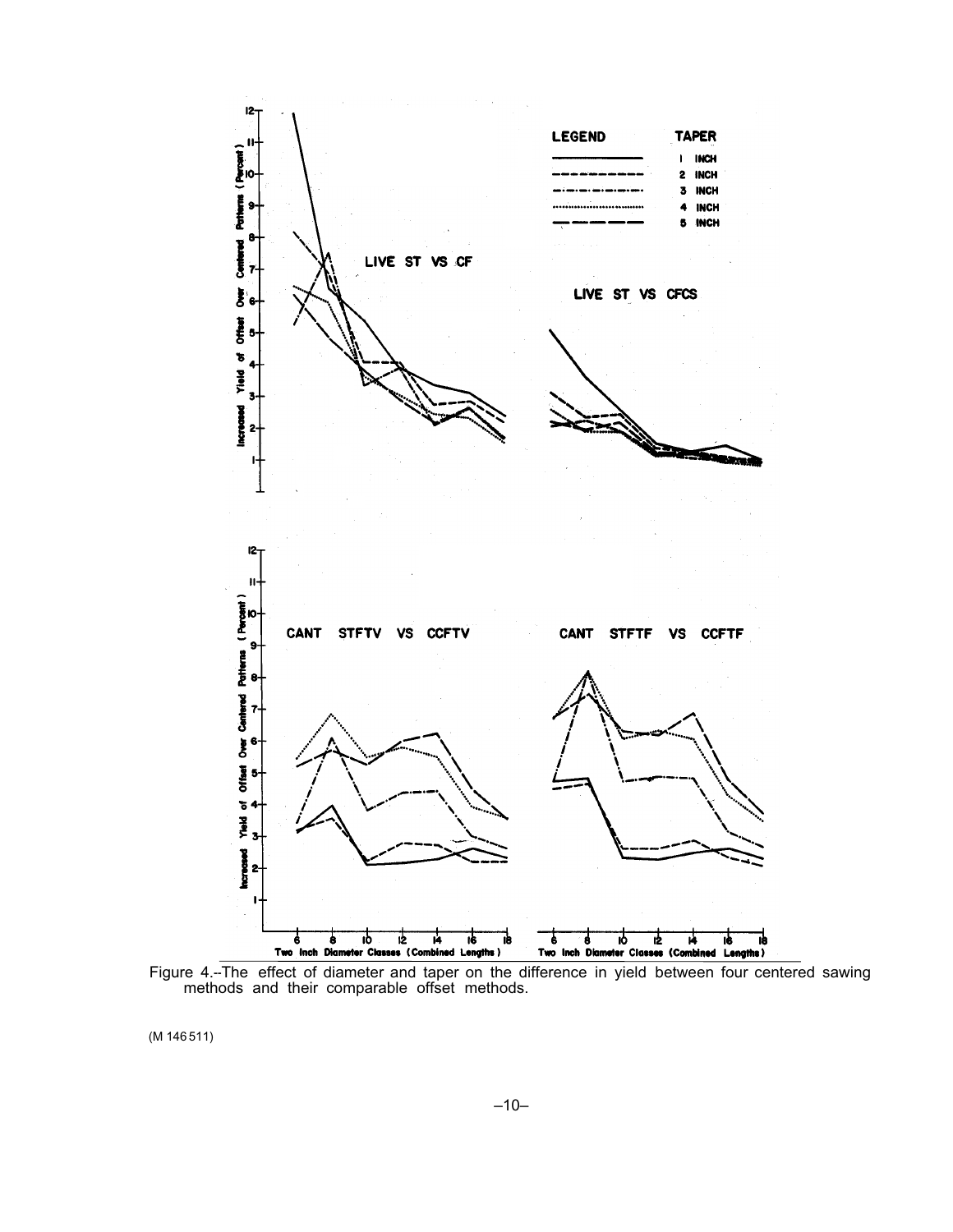

Figure 5.-The effect of length and taper on the difference in yield between four centered sawing methods and their comparable offset methods.

(M 146512)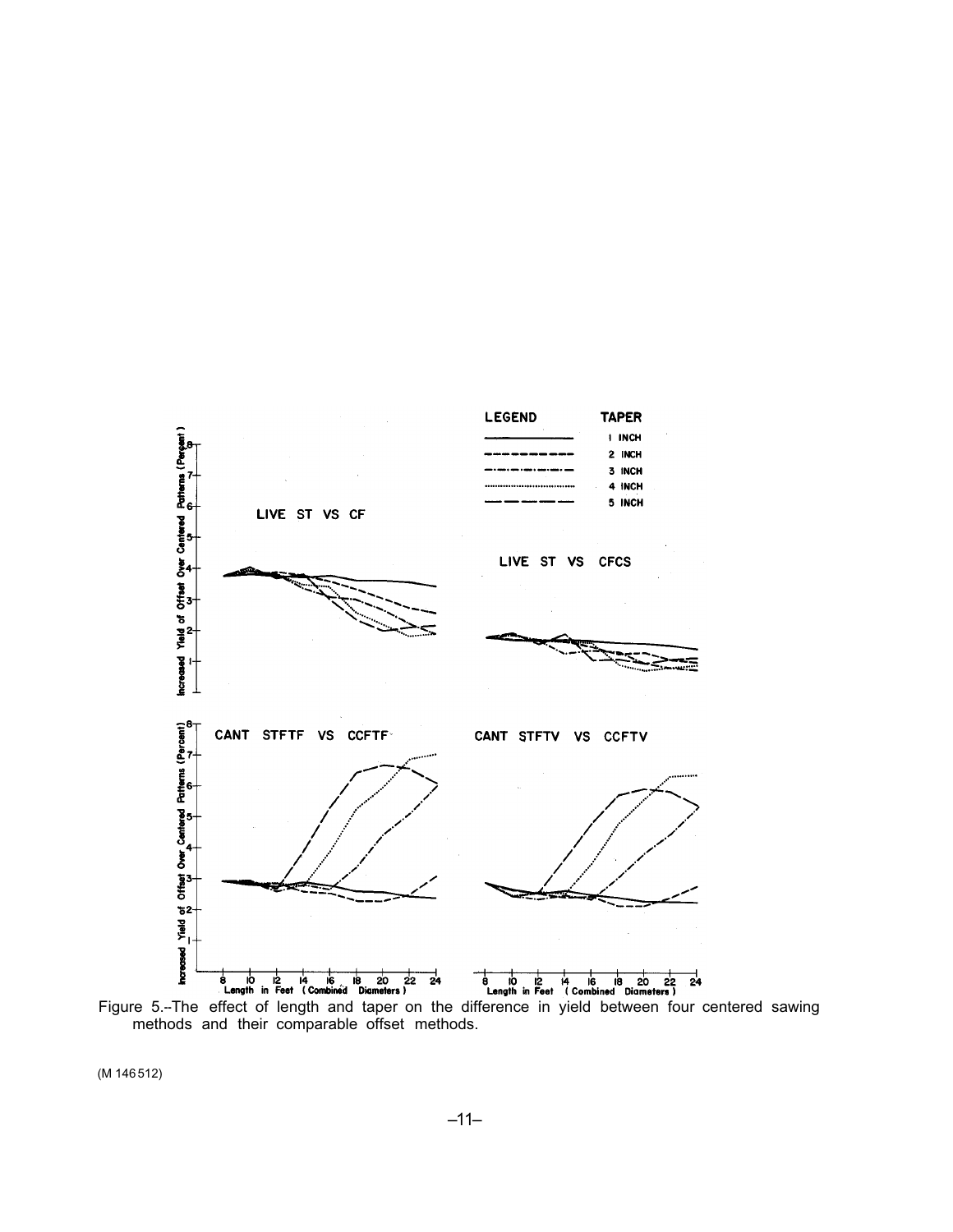The differences in yield between centered and offset patterns for all factors combined are shown by the three-dimensional plots in figures 6,7,8, and 9.

All of these figures have the same general format. The two horizontal axes (x and y) represent the diameters and lengths. The vertical axis is the percent improvement of the offset methods over the comparable centered method. The difference in yield is plotted as a point for each diameter and each length. These points are then connected with a line for each diameter and length class. The result is a response plane, topographic in nature, which represents the interaction between diameter and length on the difference in yield. Each taper. class has a separate graph.

Figures 6 and 7 are for live sawing methods and have similar topography of the response plane. However, the yield increase from using offset patterns rather than centered patterns is substantially higher for live CF vs. ST (fig. 6) than for live CFCS vs. ST (fig.

7). Although there are several exceptions, in general differences in yield increase 'with decreasing diameter and length. Also, to be able to choose either a centered sawline or centered flitch as opposed to being forced into a single centered pattern produces a substantial improvement in recovery.

The topography of the response planes for the difference in yield between cant sawing CCFTF and STFTF (fig. 8) and cant sawing CCFTV and STFTV (fig. 9) are also very similar, with differences in figure 8 a little greater.

Generally speaking, the superiority of offset patterns in cant sawing increases with decreasing log diameter. There is a definite interaction between length and taper. At low (1 in.) taper and small (6-10 in.) diameters the difference in recovery tends to increase with decreasing length. However, as taper increases, yield differences increase substantially for the long and the short logs but only slightly for the logs in the 14 to 18 foot range.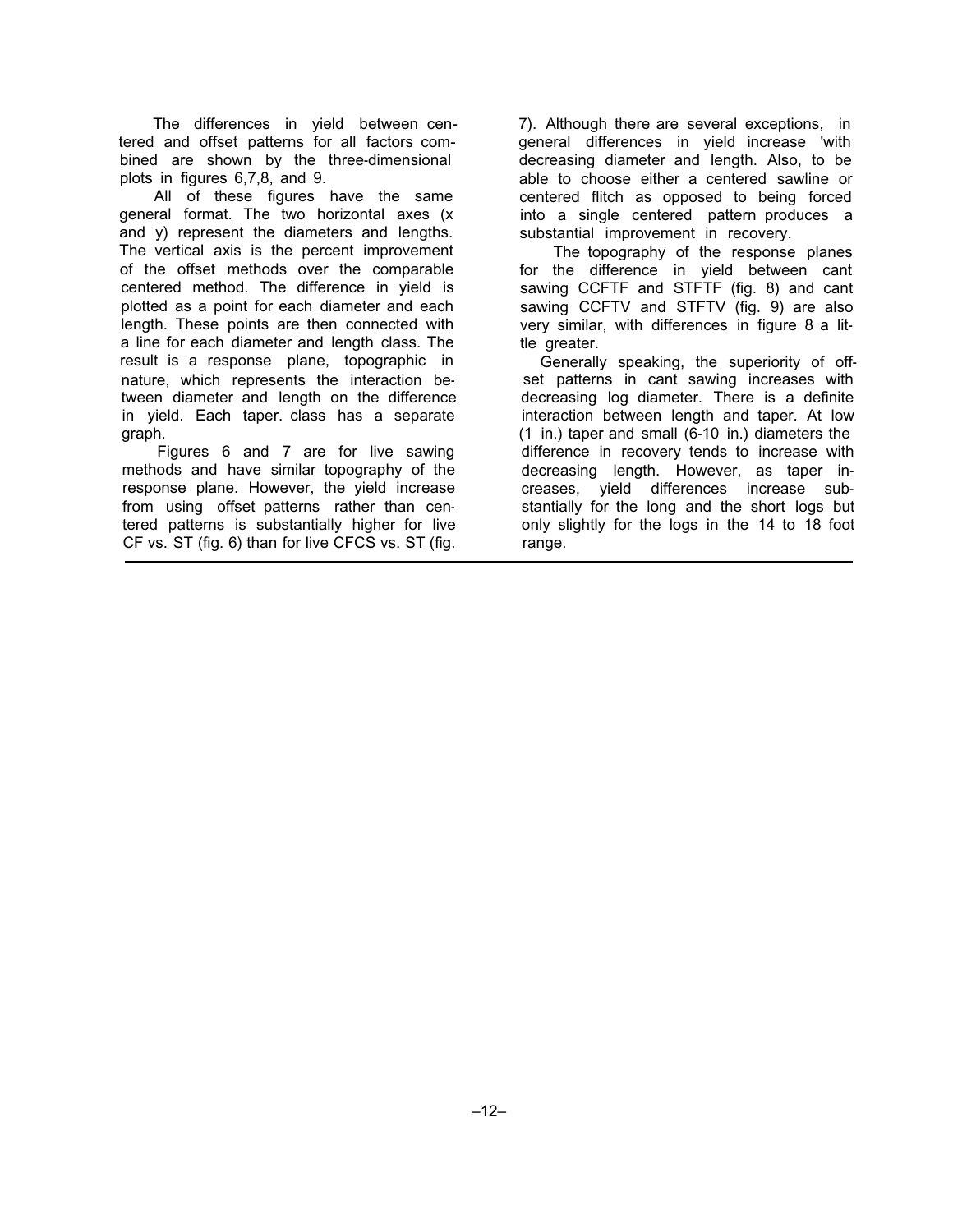



TAPER = 3 INCHES Diameter Length 20 22 ΙG 12 10 8 10 I2



TAPER  $= 5$  INCHES Length 20 Oiam 22 16 I<sub>2</sub> vent (Percent) I2

Figure 6--The interaction between length, diameter, and the difference in yield between live ST<br>and live CF sawing methods by taper classes.  $(M 146505)$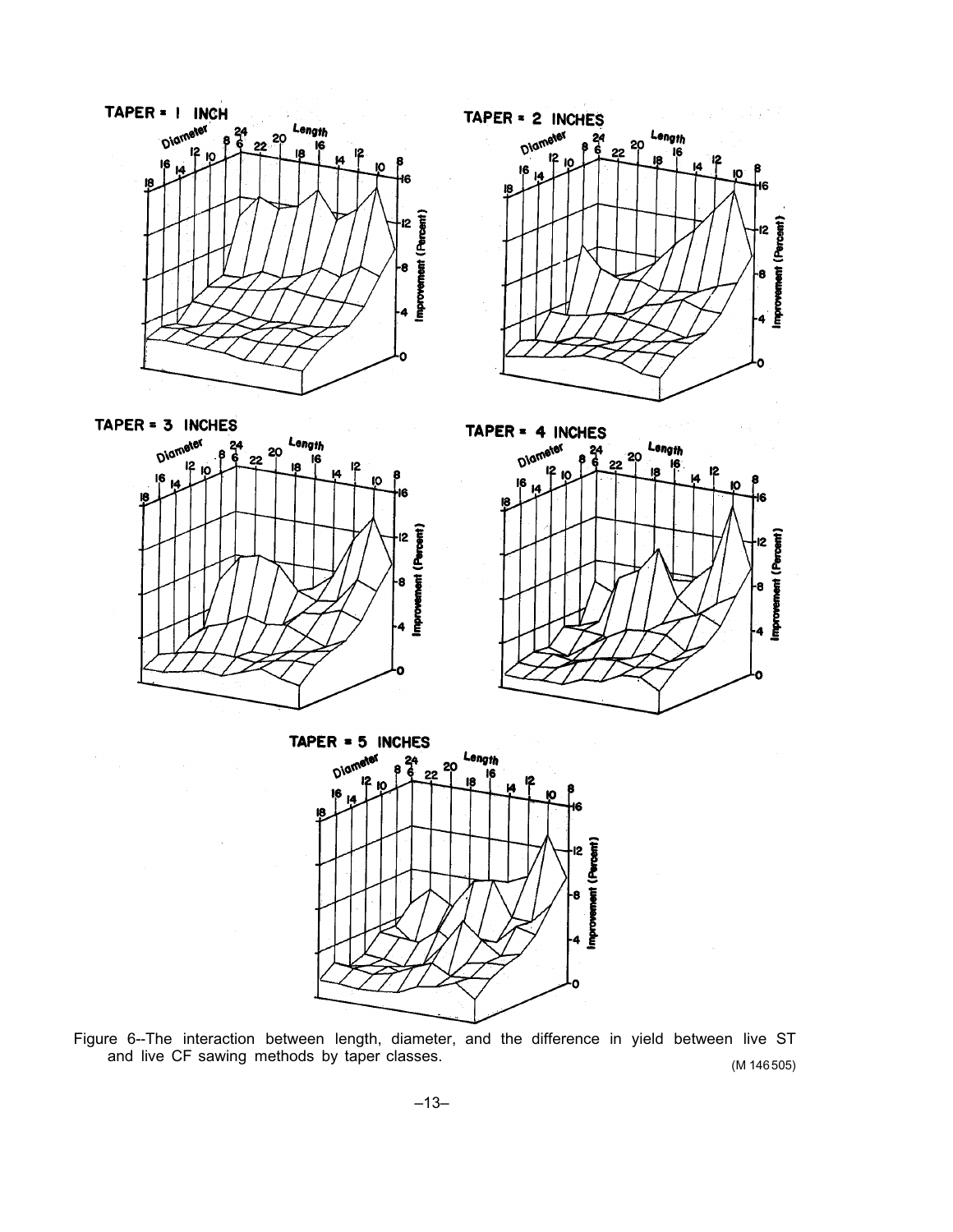





TAPER = 4 INCHES Ĕ

TAPER = 5 INCHES

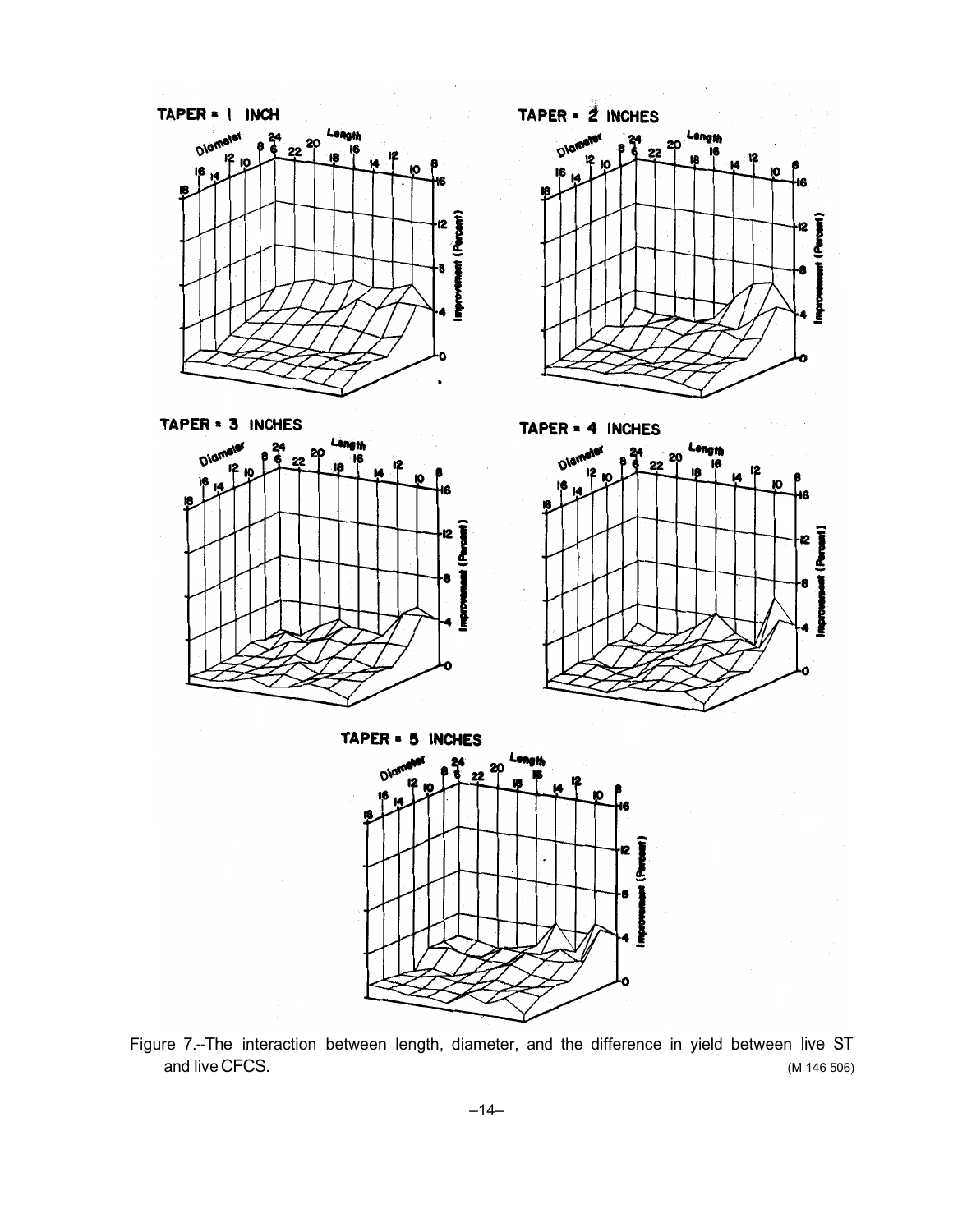

TAPER = 3 INCHES



TAPER =  $2$  INCHES



TAPER = 4 INCHES





Figure 8.--The interaction between length, diameter, and the difference in yield between cant<br>STFTF and cant CCFTF sawing methods by taper classes. (M 146507)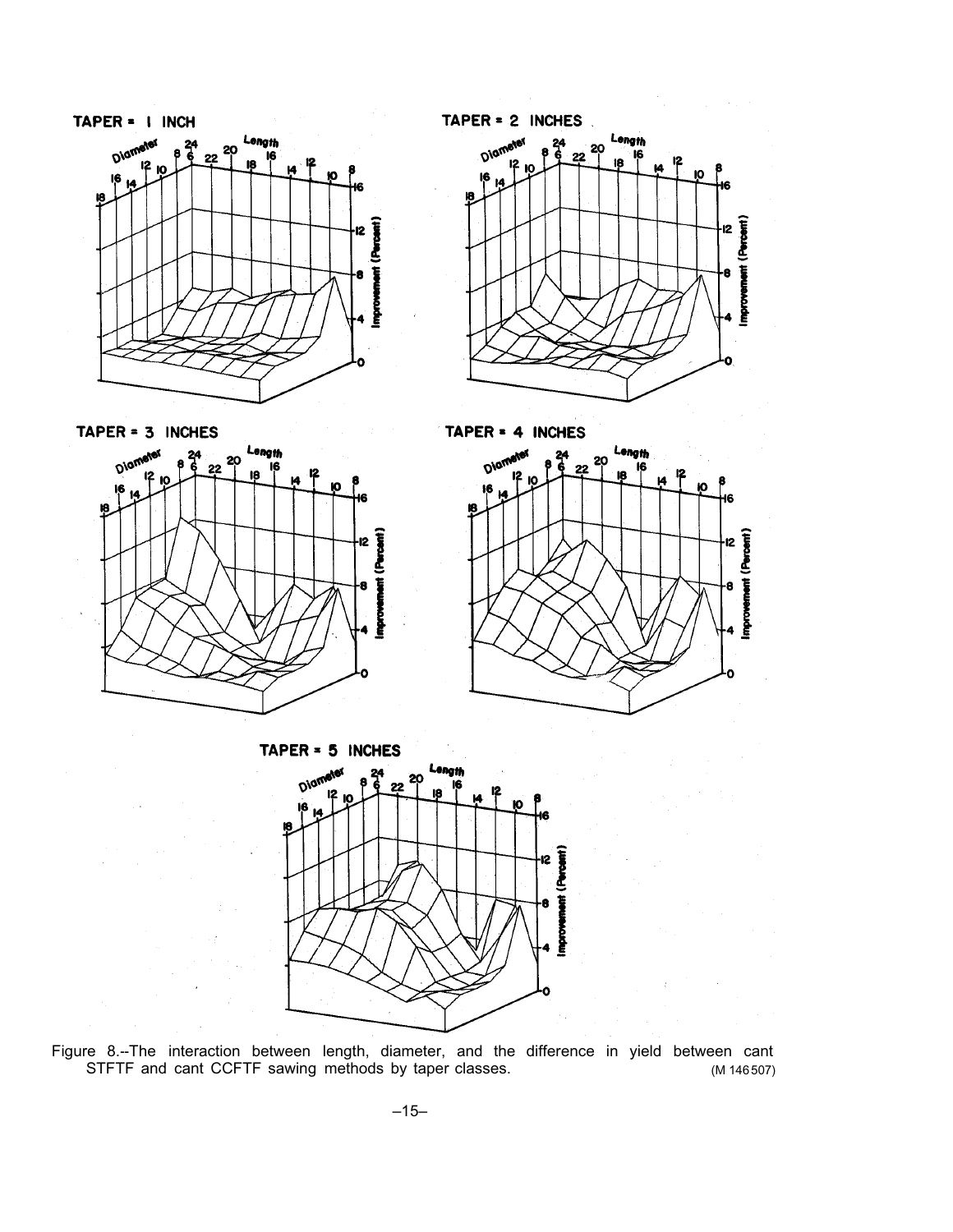

TAPER = 3 INCHES i2 TAPER = 2 INCHES Length 20

TAPER = 4 INCHES Length



Figure 9--The interaction between length, diameter, and the difference in yield between cant STFTV and cant CCFTF sawing methods by taper classes. The match of the same (M 146508)